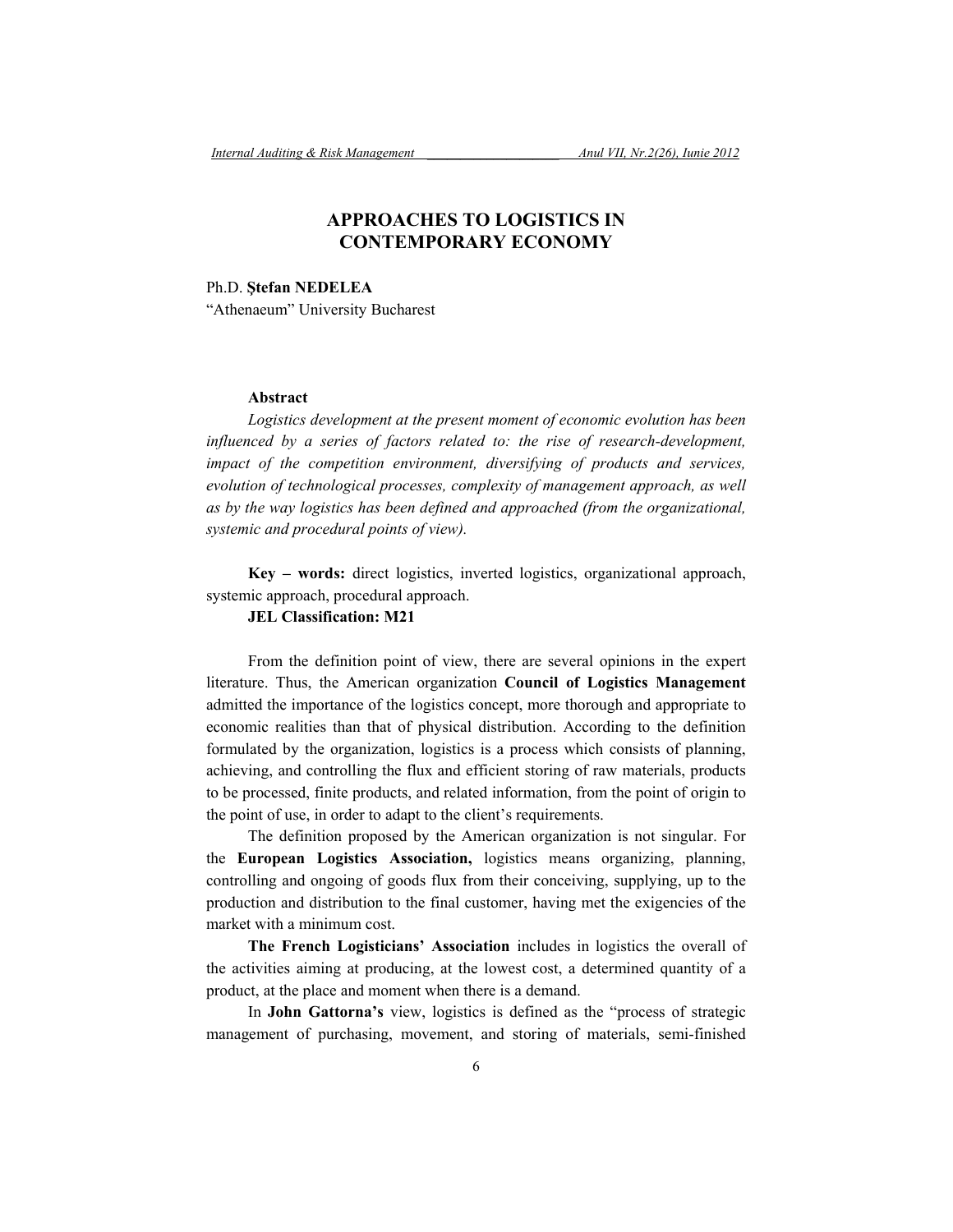products, and finite products (together with the informational flux appropriate to these processes) within the organization and marketing channels, for fulfilling the orders with the lowest costs for the company".

Other meanings of logistics are:

- Overall of the activities aiming at making available, with a minimum cost, a quantity of products at the place and moment of a demand;
- Management and optimization of physical fluxes from suppliers to clients;
- Overall of the activities aiming at achieving the lowest cost for a determined quantity of a product or group of products, taking into account the place and moment when a request is created or already exists.

At a general level, logistics includes an amount of activities systematized by **three categories** to which the material and informational fluxes are added: *basic activities* (supply, distribution, storage, stock management, customers' service), *support activities* (transport, packing, handling), and *maintenance activities*  (marketing, planning, human resources, providing quality).

The above mentioned components have determined a procedural and systemic approach of logistics. At the same time, the components of logistics also allow its segmentation by specialized categories of logistics, meaning logistics of supplying (also known as upstream logistics), distribution logistics (downstream logistics), storage logistics, etc. In expert literature, the activities of support and maintenance of production are considered as forming the internal logistics, but all the components can be gathered under the generic name of global logistics.

Achieving performance in logistics entails the observance of certain **principles** by all structures:

- Providing a relation between logistics and strategy of the organization
- Achieving a global organization
- Capitalizing the power of information
- Stress on human resources
- Forming strategic alliances
- Stress on financial performances
- Establishing the optimal level of services
- Importance of solving details
- Optimizing the volume of goods.

These essential principles are valid regardless of the activity sector, type of organization, and geographic location.

Behind all these principles of logistics, there stand two essential **objectives,**  namely: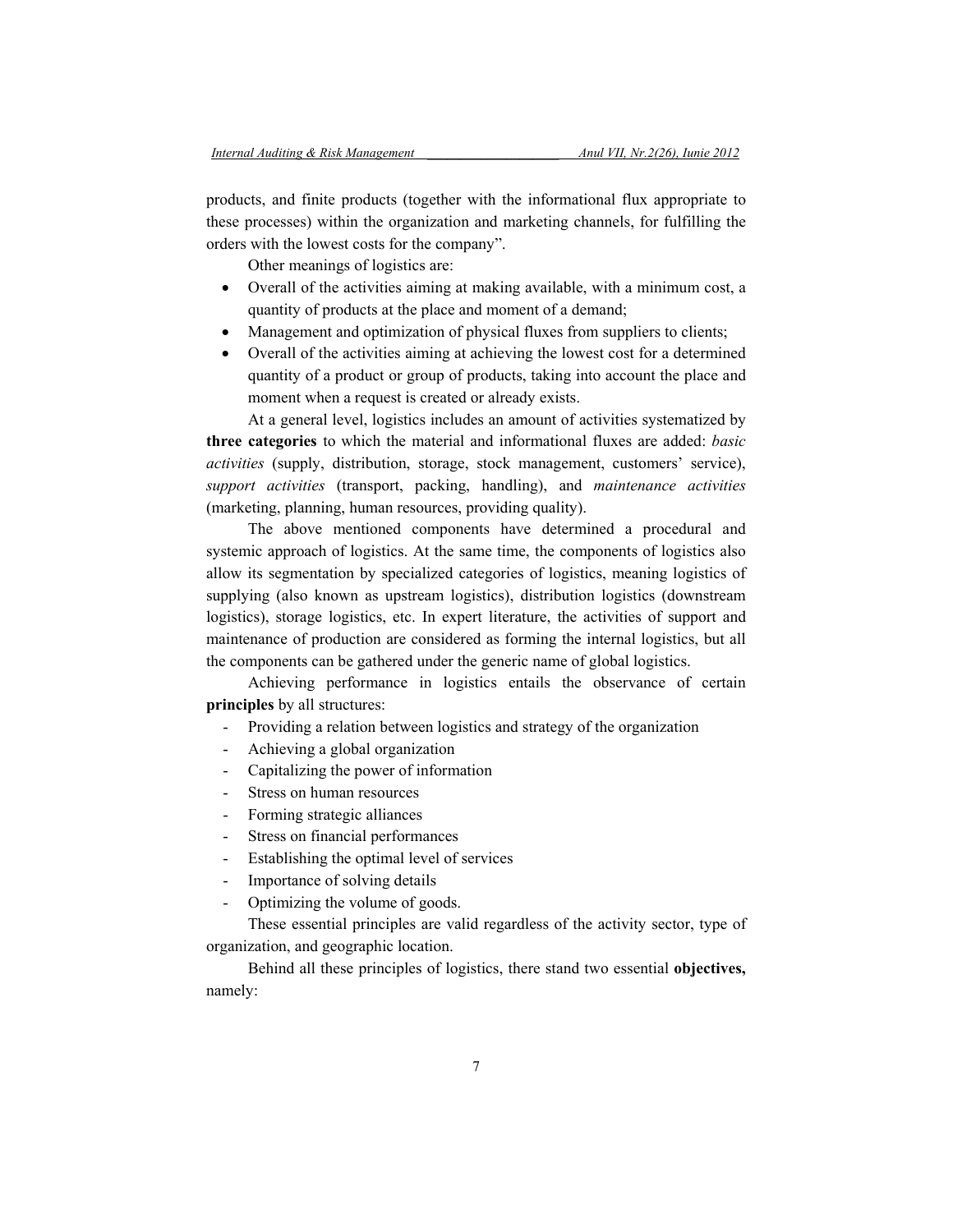- 1. Coordinating logistics to the strategy of the organization so that it can fully support the organizational objectives and allow their achievement in a most profitable manner.
- 2. Focusing of logistics on efficiently serving the customers leading to the achievement of goals.

Logistics, defined as a sum of activities and processes meant to provide the proper quantity of the proper goods, at the proper time, of a proper quality, at proper costs, at the proper location, accompanied by the proper information for all participants has been described and alternatively defined by a series of **approaches**  which detect different aspects of its content, namely the **procedural approach** and **systemic approach.** 

**Procedural approach** of logistics consists of defining logistics as an overall of sequential activities which have the object of treating the elements of the flux (process) with a complexity depending on the number of activities composing the flux. The procedural approach of logistics is possible because its decomposition into processes observes the conditions of defining logistics as well as the existence of:

- *inputs and outputs* (processes are characterized by a beginning and an ending marked by the resources and results)
- *entities* (processes link the entities to each other by inter-organizational, inter-functional, interpersonal, etc. relations)
- *objects* (processes handle physical objects, information)
- *activities* (processes can cover two types of activities: management and operational).

Despite all these, the procedural approach is not enough to entirely and thoroughly define logistics, as it ignores the causal relationships established between its components and does not take into account certain characteristics of logistics such as: dynamicity, its evolving character, controllability, etc. These characteristics and cause-effect relationships are specific to dynamic systems, which motivates the necessity of a **systemic approach** of logistics.

The systemic approach allows studying logistics on three levels:

**A. Elementary level** – in this respect, logistics is divided into a succession of elementary, basic, supporting and maintenance functions lying at the base of the activities included in the logistics chain. According to the definition presented in DEX (Explicative Dictionary of Romanian), function represents the role which an element fulfils within a complex system, or, in other words, the dynamic side of the system, while activity means an overall of operations performed in order to obtain a certain result, therefore it represents the static side of the system.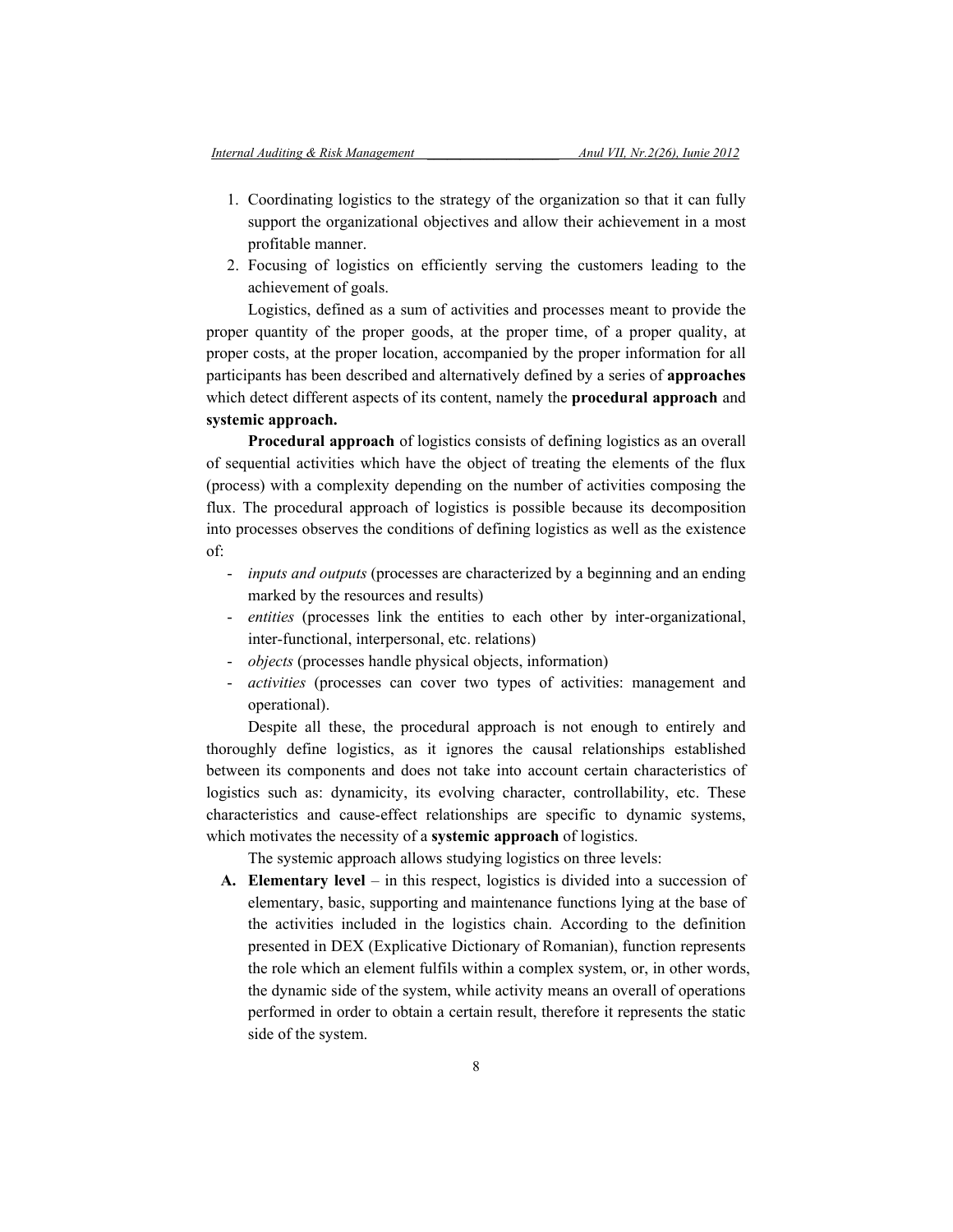- **B. Aggregate level**  refers to grouping the activities by sub-systems of organization (supply, production, distribution, etc.), and represents an approach leading to a re-grouping of logistic operations into three areas of responsibilities that may belong to a distinctive management:
- I) up-stream area:
- scheduling the acquisition  $-$  purchase
- supplying the production units, transport and storage
- II) internal area:
- planning and passing for payment of production
- supplying the working points
- circulation of unfinished production
- III) downstream area:
- physical distribution
- transport
- after-sale service.
- **C. Global level,** which proposes a unitary approach of the product concept and after-sale service. The global logistic system considers all the logistic operations performed along the line starting from forecasting the sources of raw materials to the final customer, including the supply – upstream logistics, production – internal logistics (industrial) and distribution – downstream logistics (commercial).

This classification by hierarchical levels allows highlighting the functioning of each and every sub-system, its inter-correlation with the other sub-systems, therefore the possibility to take organizational and decisional measures to lead to a better functioning of the whole. Regarding this classification from *the point of view of the space factor,* a certain ranking can be noticed, on different levels of subsystems, while from *the point of view of the time factor,* it can be noticed that these sub-systems are of a discrete type (analogue to the sampling systems in technology), meaning that both sending the signals of command at lower levels and receiving their effects, at higher levels is performed at certain intervals of time. At the global level, the relations (links, connections) between subsystems are studied related to the existing resources and their objectives, and then recomposed and integrated into a system the designing or redesigning of which, in order to obtain an enhanced efficiency represents the objective and at the same time finality of analyzing the logistic system.